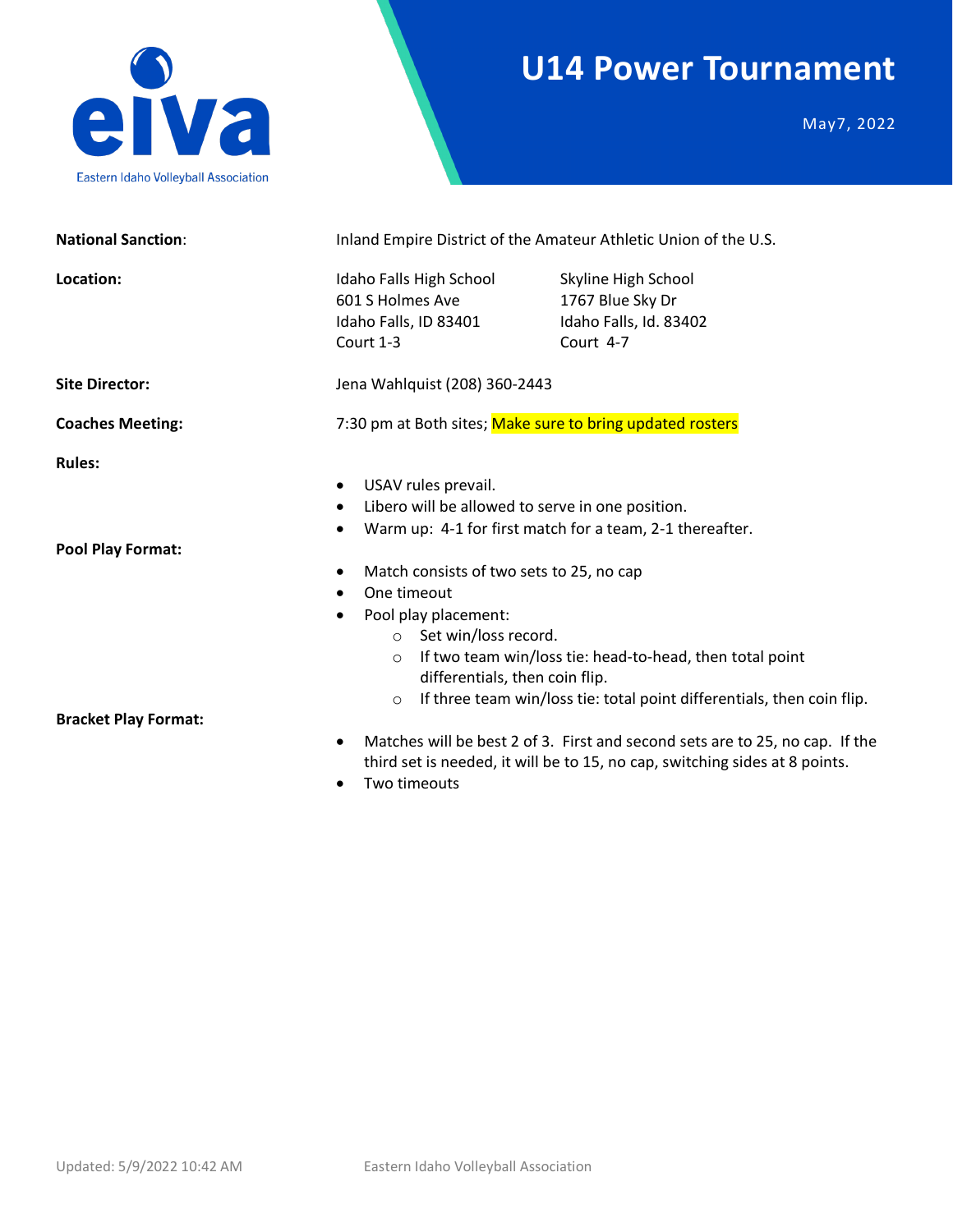# **Pools, Saturday 8 AM**

| Pool A (Court 1)                        | Pool B (Court 2)                        | Pool C (Court 3)                       |
|-----------------------------------------|-----------------------------------------|----------------------------------------|
| Idaho Falls HS Main Gym                 | Idaho Falls HS Main Gym                 | Idaho Falls HS Aux Gym                 |
| <b>ID Peak 14 Kaitlyn</b>               | <b>IMUA Konea</b>                       | <b>WR Volleyball 14-1</b>              |
| <b>Pocatello Elite Lili</b>             | <b>WR Volleyball 14-2</b>               | <b>EIVC 14 Paige</b>                   |
| <b>AFVBC 14 Alyx</b>                    | <b>ID Peak 14 Kenzi</b>                 | <b>Idaho Peak 14 Kylee</b>             |
| <b>3C Volleyball</b>                    | <b>WSW VC Sumerli</b>                   | <b>Pocatello Elite 21</b>              |
| Pool D (Court 4)<br>Skyline HS Main Gym | Pool E (Court 5)<br>Skyline HS Main Gym | Pool F (Court 6)<br>Skyline HS Aux Gym |
| <b>ID Peak Vanessa</b>                  | <b>Grizz 14 Bryant</b>                  | <b>Madison 14 Carl</b>                 |
| <b>EIVC 14 Eryn</b>                     | <b>SRVBC Anderson</b>                   | <b>ID Peak Bradley</b>                 |
| Malad 14 U                              | <b>Madison 14 Zack</b>                  | EIVC 14 Hua                            |
| <b>Grizz 14 Kaelee</b>                  | <b>ID Peak 14 Gretchen</b>              | Grizz 14 Kenna                         |
| Pool G (Court 7)<br>Skyline HS Aux Gym  |                                         |                                        |
| <b>IMUA Cariann</b>                     |                                         |                                        |
| <b>South Fremont 14 Xavy</b>            |                                         |                                        |
| <b>Pocatello Elite Aailyah</b>          |                                         |                                        |
| <b>EIVC 13 Tori/Katelyn</b>             |                                         |                                        |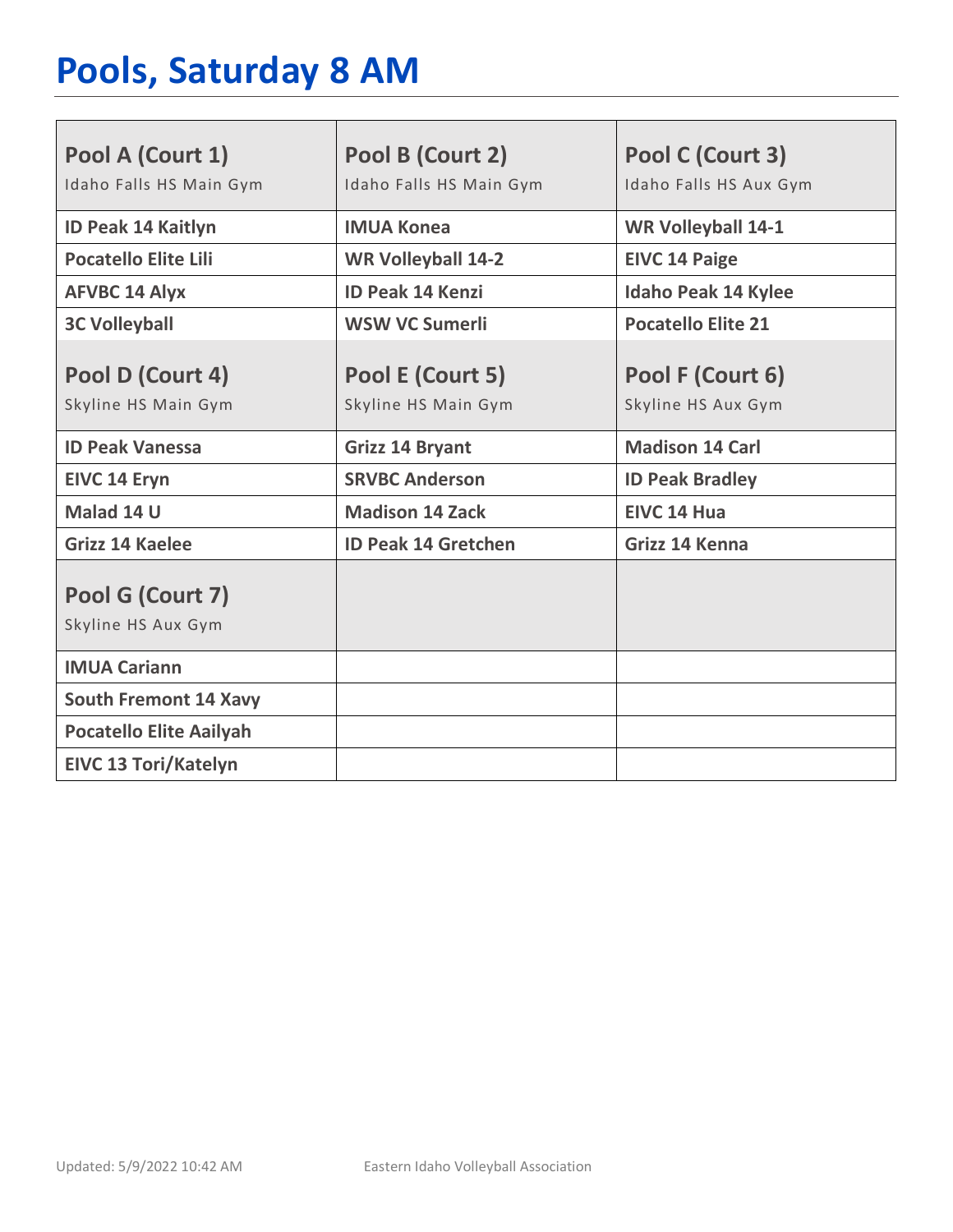## **Pool Play, 4 Teams**

*Matches consist of two sets to 25, no cap.*

*Pool place is determined by win/loss record. In the event a two-team tiebreaker is needed, use head-to-head result, then total point differentials, then a coin flip. In the event a three-team tiebreaker is needed, use total point differentials, then a coin flip.*

*Point differential is the point difference in a set score between two teams. For example, if team 1 wins a set over team 3 by a score of 25-20, record +5 for team 1 and -5 for team 3. At the end of pool play, sum the point differentials for each team to get a total point differential amount.* 

|        | <b>Team Name</b> | <b>Wins</b> | <b>Losses</b> | <b>Point Differentials</b> | <b>Total</b> | <b>Place</b> |
|--------|------------------|-------------|---------------|----------------------------|--------------|--------------|
| Team 1 |                  |             |               |                            |              |              |
| Team 2 |                  |             |               |                            |              |              |
| Team 3 |                  |             |               |                            |              |              |
| Team 4 |                  |             |               |                            |              |              |

|                                        | Match $2 \times 4(1)$ Scores:              |
|----------------------------------------|--------------------------------------------|
|                                        |                                            |
|                                        | Match $4 \quad 2 \text{ vs } 3(1)$ Scores: |
| Match 5 $3$ vs 4 (2) Scores:           |                                            |
| Match $6 \t1 \text{ vs } 2(4)$ Scores: |                                            |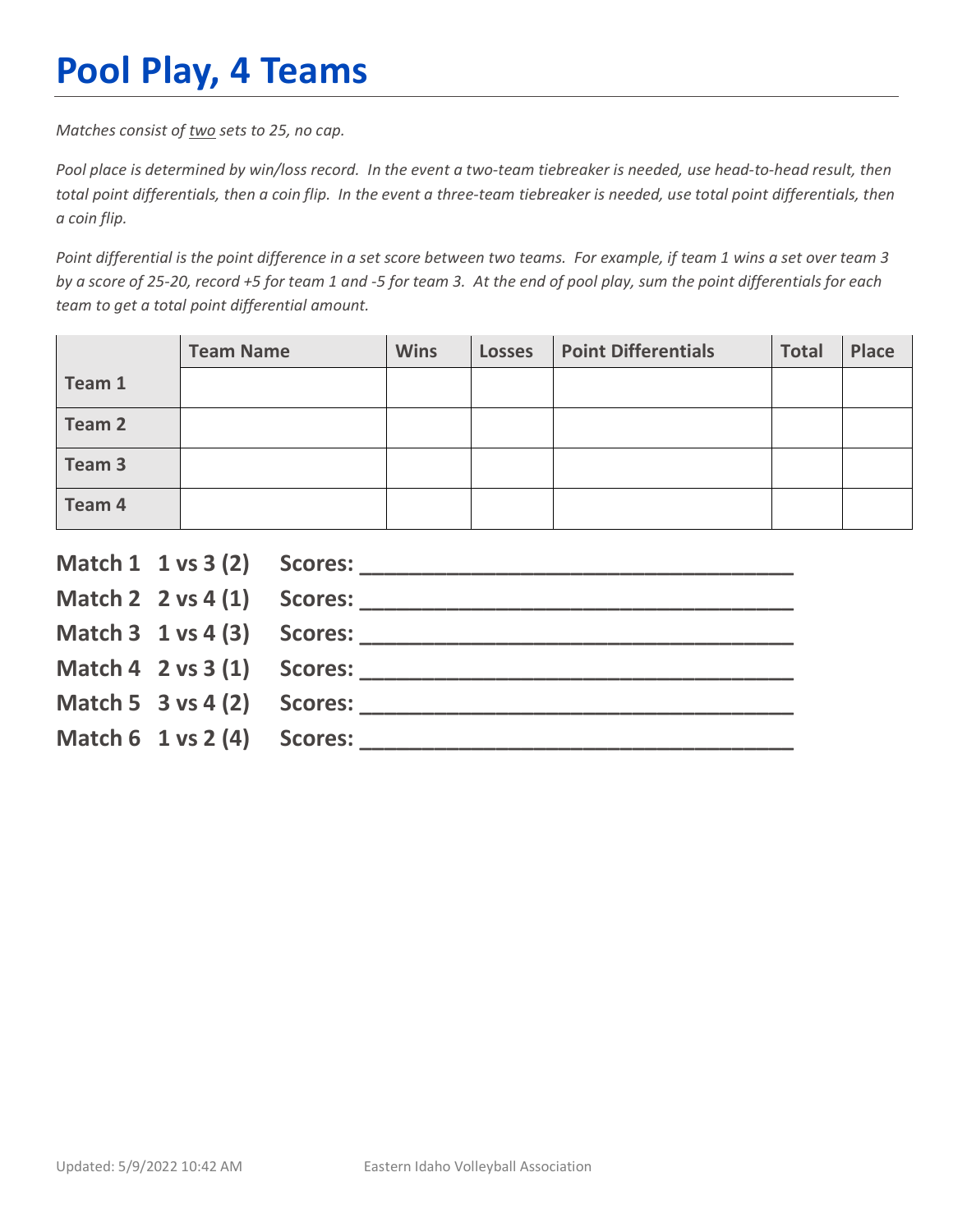## **Pool Play, 3 Teams**

*Matches consist of three sets to 25, no cap.*

*Pool place is determined by win/loss record. In the event a two-team tiebreaker is needed, use head-to-head result, then total point differentials, then a coin flip. In the event a three-team tiebreaker is needed, use total point differentials, then a coin flip.*

*Point differential is the point difference in a set score between two teams. For example, if team 1 wins a set over team 3 by a score of 25-20, record +5 for team 1 and -5 for team 3. At the end of pool play, sum the point differentials for each team to get a total point differential amount.* 

|        | <b>Team Name</b> | <b>Wins</b> | <b>Losses</b> | <b>Point Differentials</b> | <b>Total</b> | Place |
|--------|------------------|-------------|---------------|----------------------------|--------------|-------|
| Team 1 |                  |             |               |                            |              |       |
| Team 2 |                  |             |               |                            |              |       |
| Team 3 |                  |             |               |                            |              |       |

| Match 1 1 vs 3 (2) Scores:               |                               |
|------------------------------------------|-------------------------------|
|                                          | Match $2 \times 3(1)$ Scores: |
| Match $3 \t1 \text{ vs } 2 \t3)$ Scores: |                               |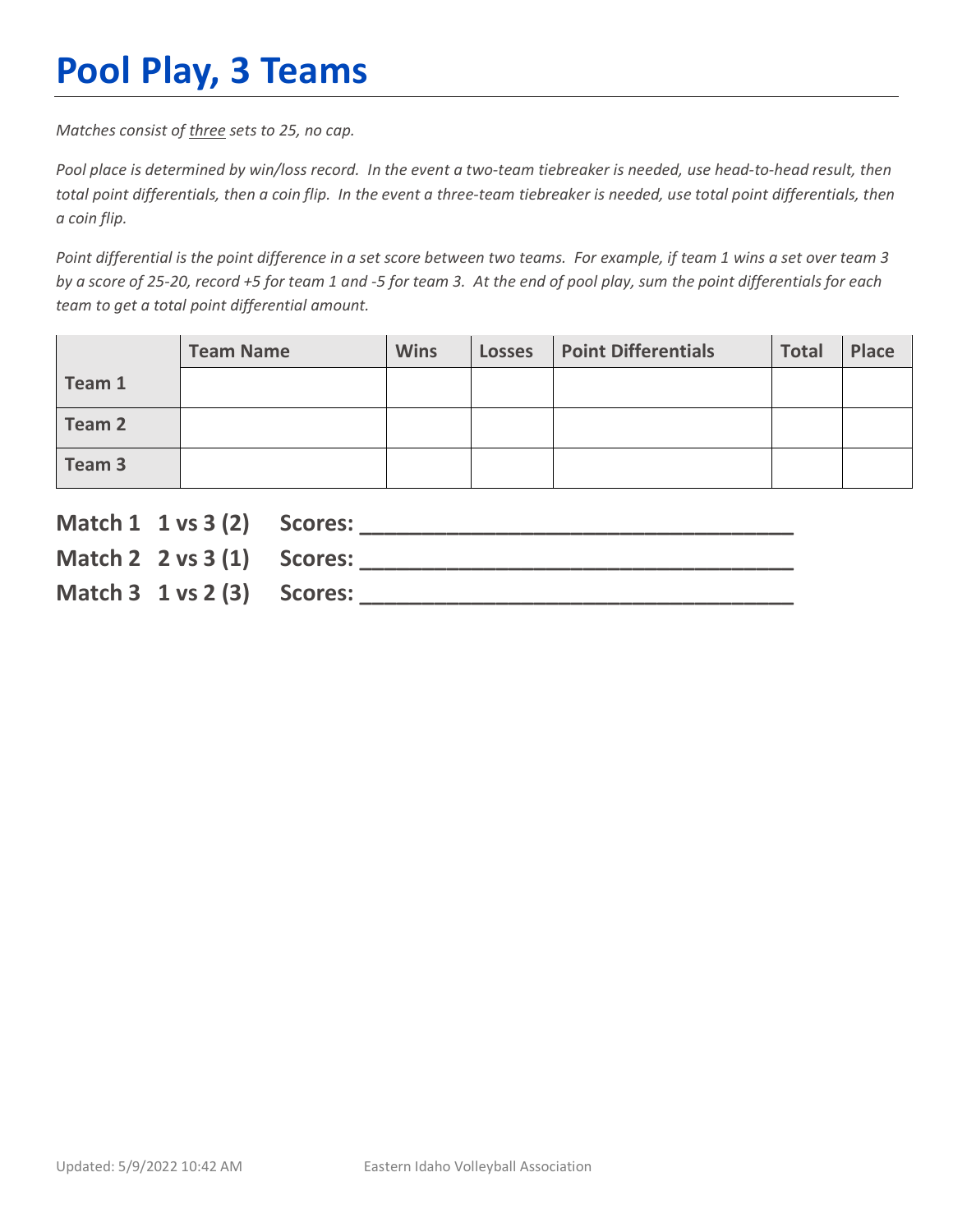# **Bracket Seeding**

*Teams are seeded by their pool place and number of pool play wins. When a tiebreaker is needed, use total point differentials, then a coin flip.*

#### **1st Place Teams**

| Pool         | <b>Team Name</b> | <b>Wins</b> | <b>Total Point Diff</b> | Seeding (1-7) |
|--------------|------------------|-------------|-------------------------|---------------|
| $\mathsf{A}$ |                  |             |                         |               |
| $\mathsf B$  |                  |             |                         |               |
| $\mathsf{C}$ |                  |             |                         |               |
| D            |                  |             |                         |               |
| E            |                  |             |                         |               |
|              |                  |             |                         |               |
| G            |                  |             |                         |               |

#### **2nd Place Teams**

| Pool         | <b>Team Name</b> | <b>Wins</b> | <b>Total Point Diff</b> | Seeding (8-14) |
|--------------|------------------|-------------|-------------------------|----------------|
| $\mathsf{A}$ |                  |             |                         |                |
| B            |                  |             |                         |                |
|              |                  |             |                         |                |
| D            |                  |             |                         |                |
| E            |                  |             |                         |                |
| F            |                  |             |                         |                |
| G            |                  |             |                         |                |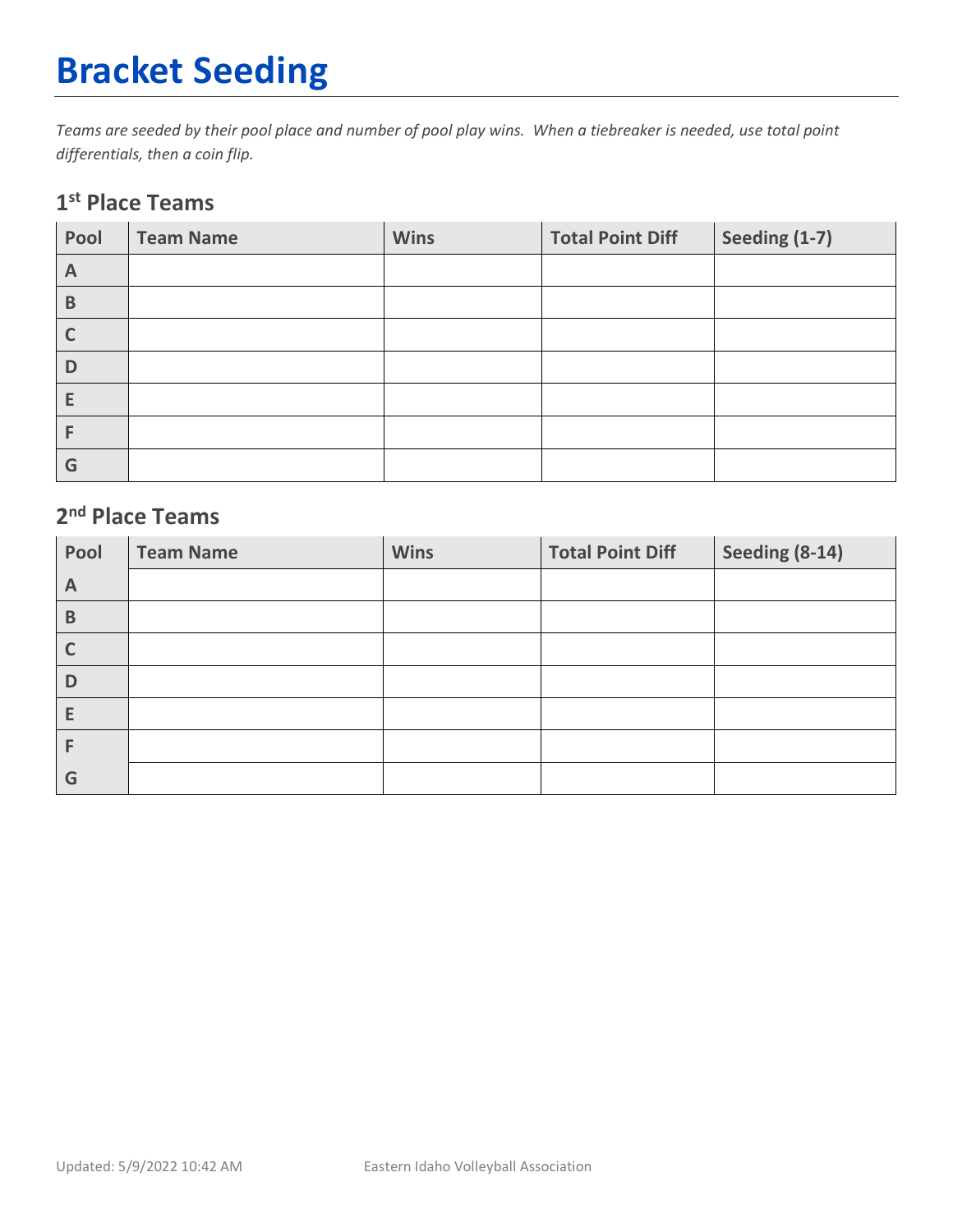## **Bracket Seeding**

### **3rd Place Teams**

| Pool | <b>Team Name</b> | <b>Wins</b> | <b>Total Point Diff</b> | <b>Seeding (15-21)</b> |
|------|------------------|-------------|-------------------------|------------------------|
| A    |                  |             |                         |                        |
| B    |                  |             |                         |                        |
|      |                  |             |                         |                        |
| D    |                  |             |                         |                        |
| Е    |                  |             |                         |                        |
|      |                  |             |                         |                        |
| G    |                  |             |                         |                        |

#### **4th Place Teams**

| Pool         | <b>Team Name</b> | <b>Wins</b> | <b>Total Point Diff</b> | <b>Seeding (22-28)</b> |
|--------------|------------------|-------------|-------------------------|------------------------|
| $\mathsf{A}$ |                  |             |                         |                        |
| B            |                  |             |                         |                        |
| C            |                  |             |                         |                        |
| D            |                  |             |                         |                        |
| E            |                  |             |                         |                        |
| F            |                  |             |                         |                        |
| G            |                  |             |                         |                        |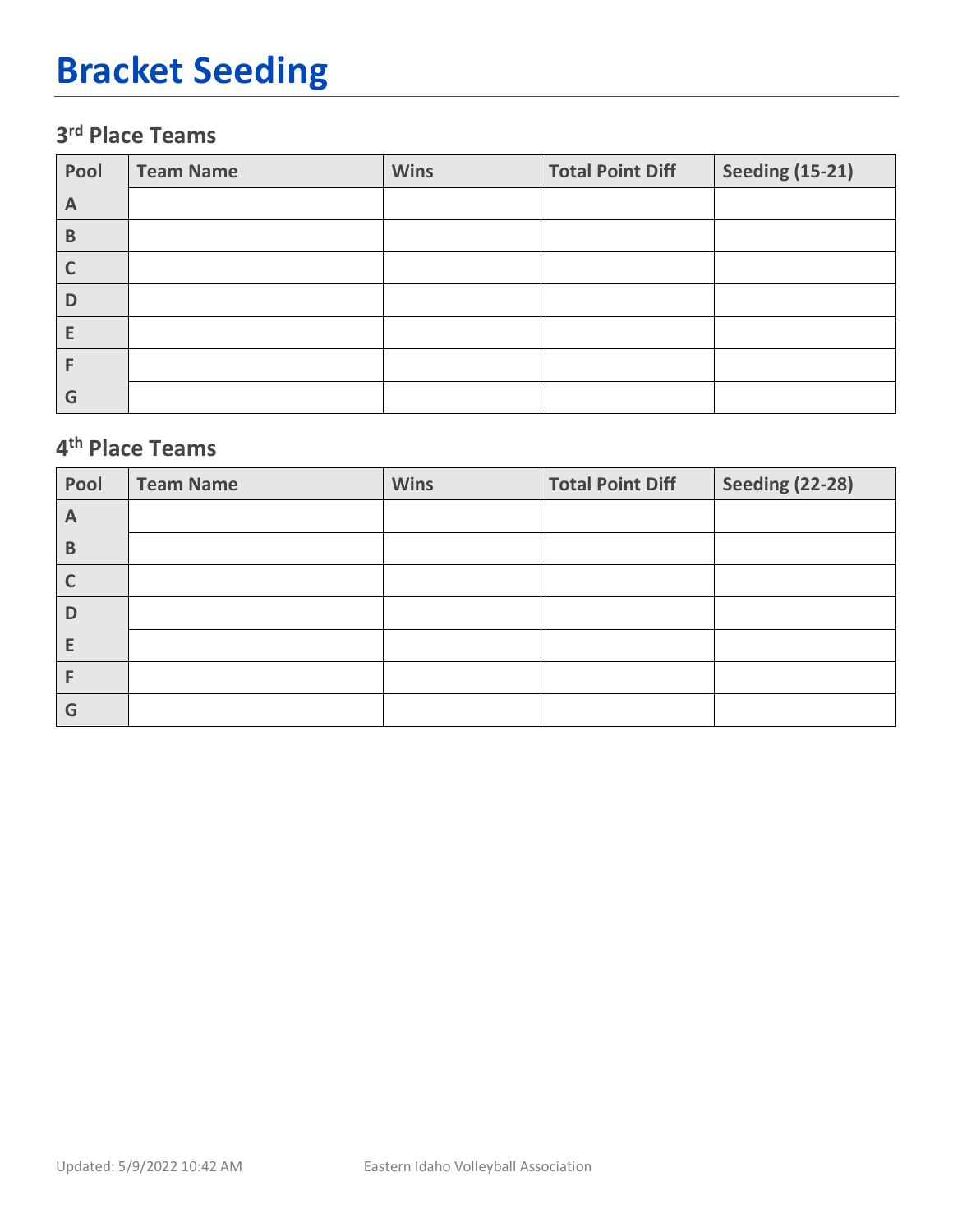### **Gold Bracket Championship**

#### **Idaho Falls Main Gym**

| (1) ID Peak 14 Kaitlyn                                       |                                      |                                        |                    |
|--------------------------------------------------------------|--------------------------------------|----------------------------------------|--------------------|
| Match 1, Ct. 1<br>Ref: 5<br>25-23, 25-15                     | ID Peak 14 Kaitlyn                   |                                        |                    |
| (8) Malad 14 U                                               |                                      |                                        |                    |
|                                                              | Match 5, Ct. 1<br>Ref: Loser Match 3 | ID Peak 14 Kaitlyn                     |                    |
| (4) Madison 14 Carl                                          | $25-6, 25-18$                        |                                        |                    |
| Match 3, Ct. 1<br>Ref: Loser Match 1                         |                                      |                                        |                    |
| 16-25, 22-25<br>(5) EIVC 14 Paige                            | EIVC 14 Paige                        |                                        |                    |
|                                                              |                                      |                                        |                    |
|                                                              |                                      | Match 7, Ct. 1<br>Ref: Loser Match 5/6 | ID Peak 14 Kaitlyn |
| (3) ID Peak Vanessa                                          |                                      | 25-19, 25-22                           |                    |
| Match 4, Ct. 2<br>Ref: Loser Match 2<br>16-25, 18-25         | <b>SRVBC Anderson</b>                |                                        |                    |
| (6) SRVBC Anderson                                           |                                      |                                        |                    |
|                                                              | Match 6, Ct. 2<br>Ref: Loser Match 4 | <b>IMUA Konea</b>                      |                    |
| (2) IMUA Konea                                               | 19-25, 25-23, 12-15                  |                                        |                    |
| Match 2, Ct. 2<br>Ref: 6<br>25-11, 25-20<br>(7) IMUA Cariann | <b>IMUA Konea</b>                    |                                        |                    |
|                                                              |                                      |                                        |                    |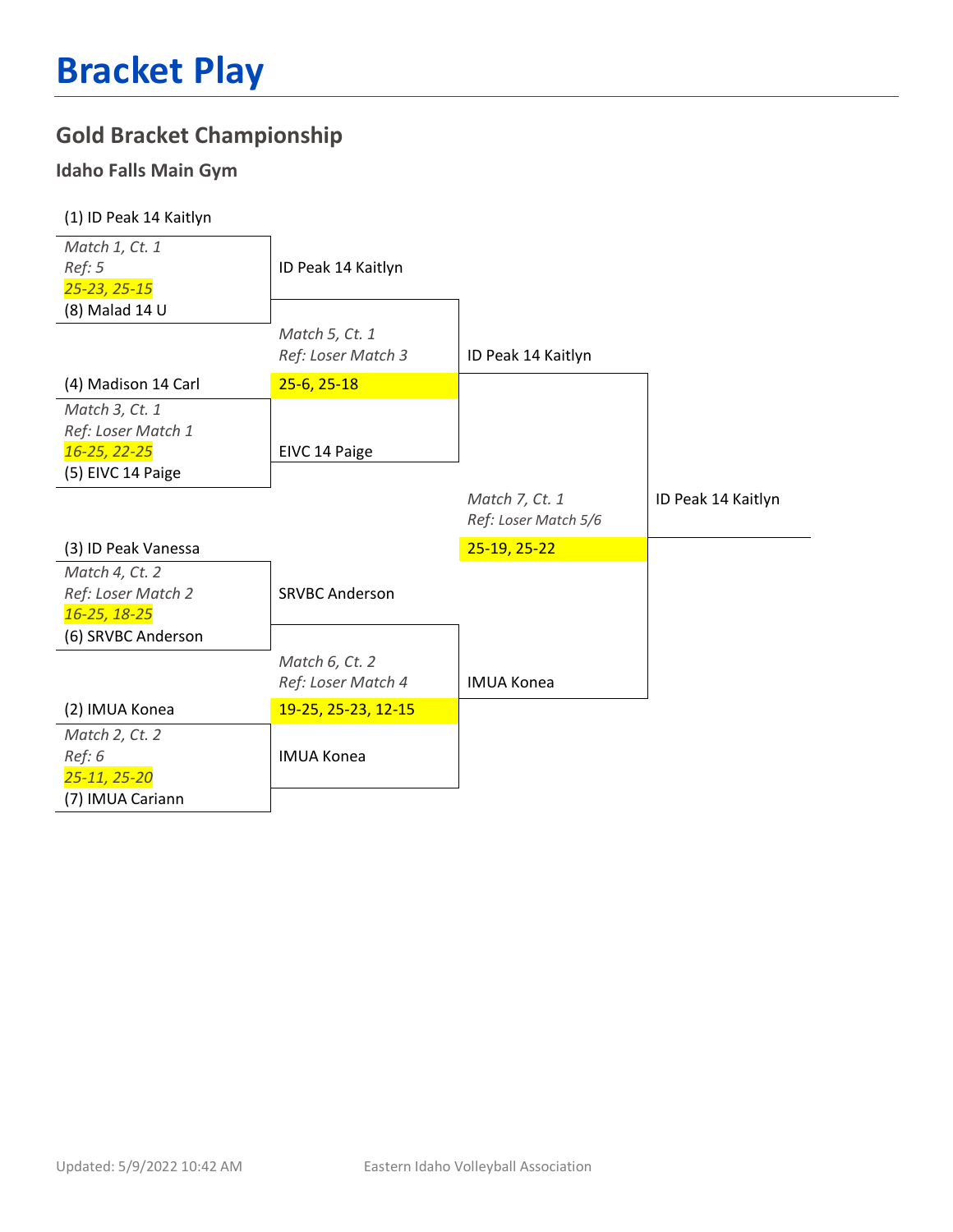### **Silver Bracket Championship**

#### **Skyline Main Gym**

| (9) WR Volleyball 14-1       |                      |                      |                    |
|------------------------------|----------------------|----------------------|--------------------|
| Match 1, Ct. 3               |                      |                      |                    |
| Ref: 13                      | WR Volleyball 14-1   |                      |                    |
| 25-15, 25-22                 |                      |                      |                    |
| (16) EIVC 14 Hua             |                      |                      |                    |
|                              | Match 5, Ct. 3       |                      |                    |
|                              | Ref: Loser Match 3   | WR Volleyball 14-1   |                    |
| (12) Pocatello Elite Aailyah | 25-14, 25-13         |                      |                    |
| Match 3, Ct. 3               |                      |                      |                    |
| Ref: Loser Match 1           | WR Volleyball 14-2   |                      |                    |
| $25 - 22, 25 - 16$           |                      |                      |                    |
| (13) WR Volleyball 14-2      |                      |                      |                    |
|                              |                      | Match 7, Ct. 3       |                    |
|                              |                      | Ref: Loser Match 5/6 | WR Volleyball 14-1 |
|                              |                      |                      |                    |
| (11) Grizz Bryant 14         |                      | 25-22, 25-18         |                    |
| Match 4, Ct. 4               |                      |                      |                    |
| Ref: Loser Match 2           | Grizz Bryant 14      |                      |                    |
| 25-20, 23-25, 15-6           |                      |                      |                    |
| (14) ID Peak Bradley         |                      |                      |                    |
|                              | Match 6, Ct. 4       |                      |                    |
|                              | Ref: Loser Match 4   | Grizz Bryant 14      |                    |
| (10) Pocatello Elite Lili    | 25-23, 25-20         |                      |                    |
| Match 2, Ct. 4               |                      |                      |                    |
| Ref: 14                      | Pocatello Elite Lili |                      |                    |
| 25-19, 23-25, 15-6           |                      |                      |                    |
| (15) ID Peak 14 Kylee        |                      |                      |                    |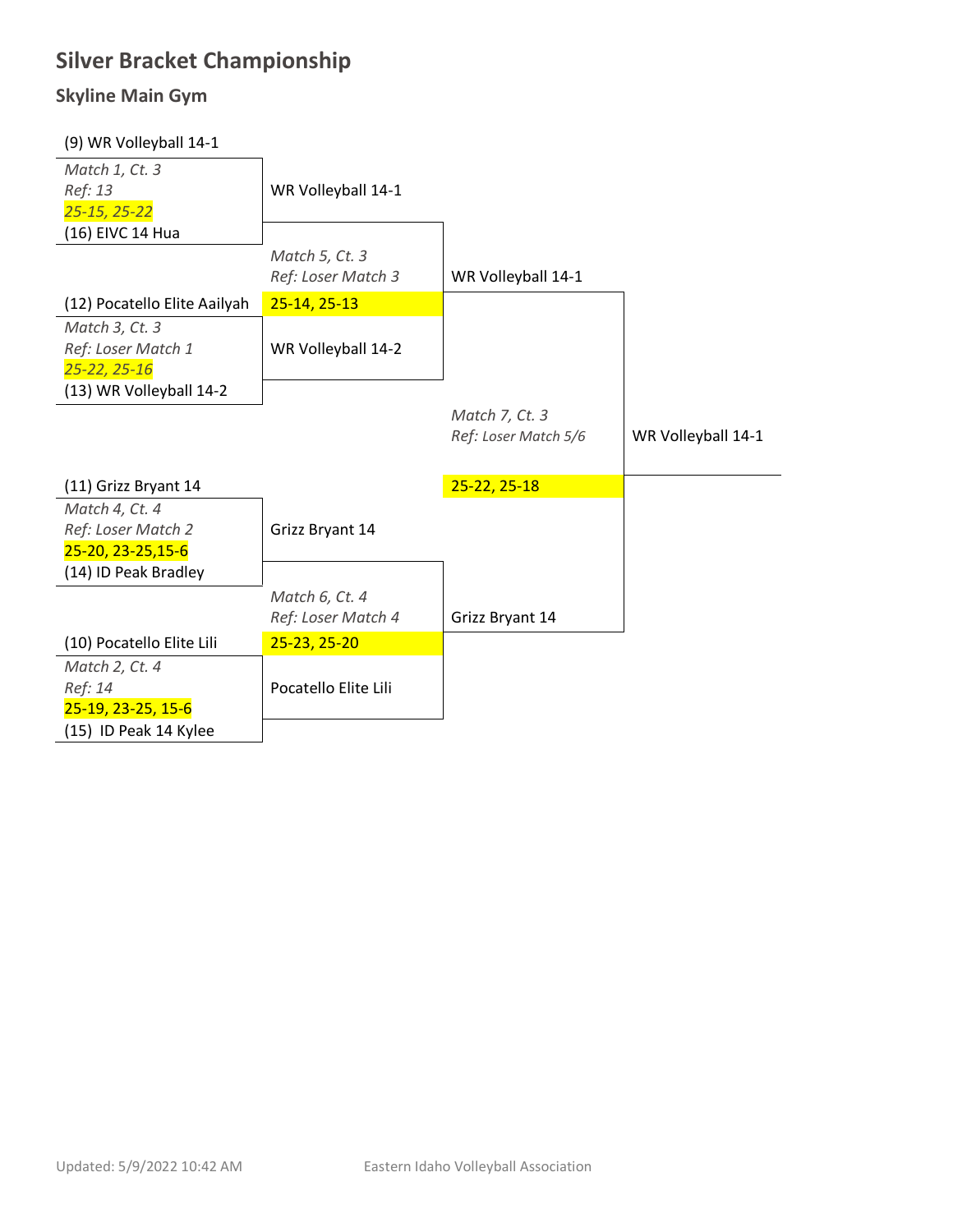### **Bronze Bracket Championship**

#### **Skyline Aux Gym**

| (17) Madison 14 Zack      |                      |                      |                        |
|---------------------------|----------------------|----------------------|------------------------|
| Match 1, Ct. 5            |                      |                      |                        |
| Ref: 21                   | Madison 14 Zack      |                      |                        |
| 25-16, 25-13              |                      |                      |                        |
| (24) Grizz 14 Kenna       |                      |                      |                        |
|                           | Match 5, Ct. 5       |                      |                        |
|                           | Ref: Loser Match 3   | Madison 14 Zack      |                        |
| (20) AFVBC 14 Alxy        | 25-17, 25-18         |                      |                        |
| Match 3, Ct. 5            |                      |                      |                        |
| Ref: Loser Match 1        | ID Peak 14 Kenzi     |                      |                        |
| 17-25, 25-15, 15-17       |                      |                      |                        |
| (21) ID Peak 14 Kenzi     |                      |                      |                        |
|                           |                      | Match 7, Ct. 5       |                        |
|                           |                      |                      |                        |
|                           |                      | Ref: Loser Match 5/6 | <b>Madison 14 Zack</b> |
| (19) EIVC 14 Eryn         |                      | $25-16, 25-11$       |                        |
| Match 4, Ct. 6            | South Fremont 14     |                      |                        |
| Ref: Loser Match 2        | Xavy                 |                      |                        |
| 23-25, 25-18, 11-15       |                      |                      |                        |
| (22) S. Fremont 14 Xavy   |                      |                      |                        |
|                           | Match 6, Ct. 6       | South Fremont 14     |                        |
|                           | Ref: Loser Match 4   | Xavy                 |                        |
| (18) EIVC 13 Tori/Katelyn | $25 - 20, 25 - 15$   |                      |                        |
| Match 2, Ct. 6            |                      |                      |                        |
| Ref: 22                   | EIVC 13 Tori/Katelyn |                      |                        |
| 25-18, 12-25, 15-5        |                      |                      |                        |